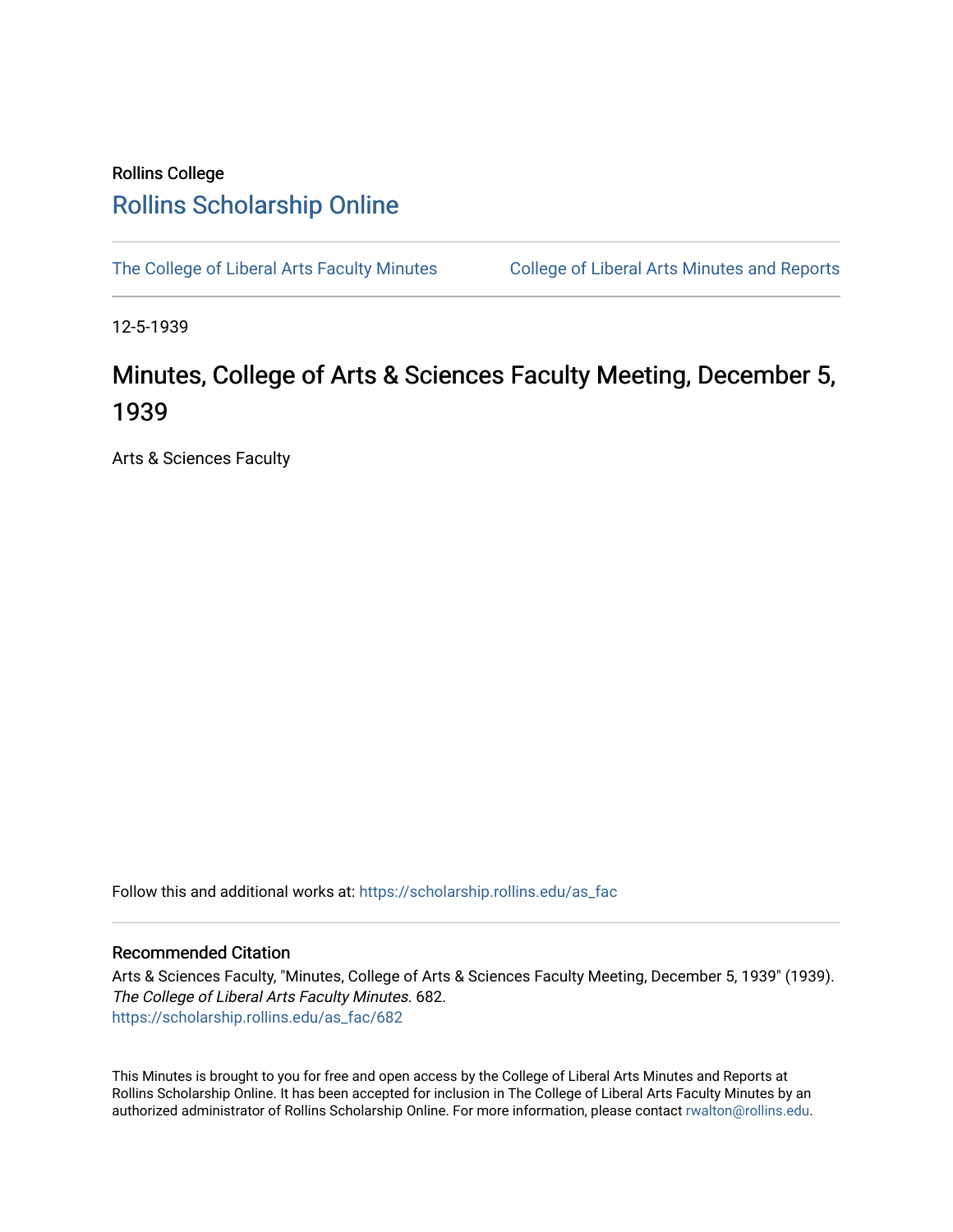## MINUTES OF THE FACULTY for December 5, 1939

 $\mathcal{L}_{\alpha}$ 

Dec. 5, 1939

3d

161

The third meeting of the Rollins College Faculty for the year 1939-40 was called to order by President Holt in Knowles 523 at 4:00 P.M., Tuesday, December 5.

The following members of the faculty were present: President Holt, Dean Anderson, Professor Allen, Professor H. Bailey, Dean Balazs, Mr. Burns, Professor Campbell, Mr. Carter, Professor Charmbury, Dr. Clarke, Professor Cox, Mrs. Dougherty, Professor Dougherty, Dean Enyart, Dr. Feuerstein, Dr. France, Professor Granberry, Dr. Grover, Dr. Hasbrouck, Professor Honaas, Dr. P. Hutchings, Professor Johnson, Dr. Kinsler, Professor Lamb, Dr. Melcher, Professor Mendell, Professor Moore, Dr. Moos, Dean Nance, Miss Ortmayer, Professor Packham, Mr. Rae, Mrs. Rae, Professor Ritch, Professor Robie, Professor Roney, Professor Shor, Professor Siewert, Dr. Smith, Professor Steel, Dr. Stein, Dr. Stone, Miss Treat, Professor Trowbridge, Dr. Uphof, Dr. Waddington, Mr. Waite, Professor Wattles, Miss Weber, Professor Weinberg, Dr. Young, Mr. Yust.

The registrar announced that registration will take place December 12--15, and asked the faculty to urge their advisees to register promptly, making all changes necessary for both winter and spring.

Professor Honaas announced the special college rate for the Faculty Recital Series of \$1.00 for the series of five concerts.

Professor Bailey announced the college rate for season tickets for the Rollins Student Series.

Dean Anderson announced the Annie Russell Series and the Symphony Orchestra Concerts.

Professor Honaas asked whether the faculty had any objections to having the Christmas Choral Vespers at 5:00 on Thursday, December 14. No objections were indicated.

President Holt introduced Mr. Trampler, extension instructor in violin.

Dr. Kinsler presented the following resolution from the council:

> When any individual student has been absent from a class three times without adequate excuse it shall be the duty of the class instructor to consult with the proper dean either in writing or in person, in order to investigate the cause of the absences, to report what has been done by the instructor in each case, and to seek a remedy for the situation.

After general discussion of the resolution and the problem of absences, the resolution was adopted on the motion of Professor Wattles, seconded by Professor Roney.